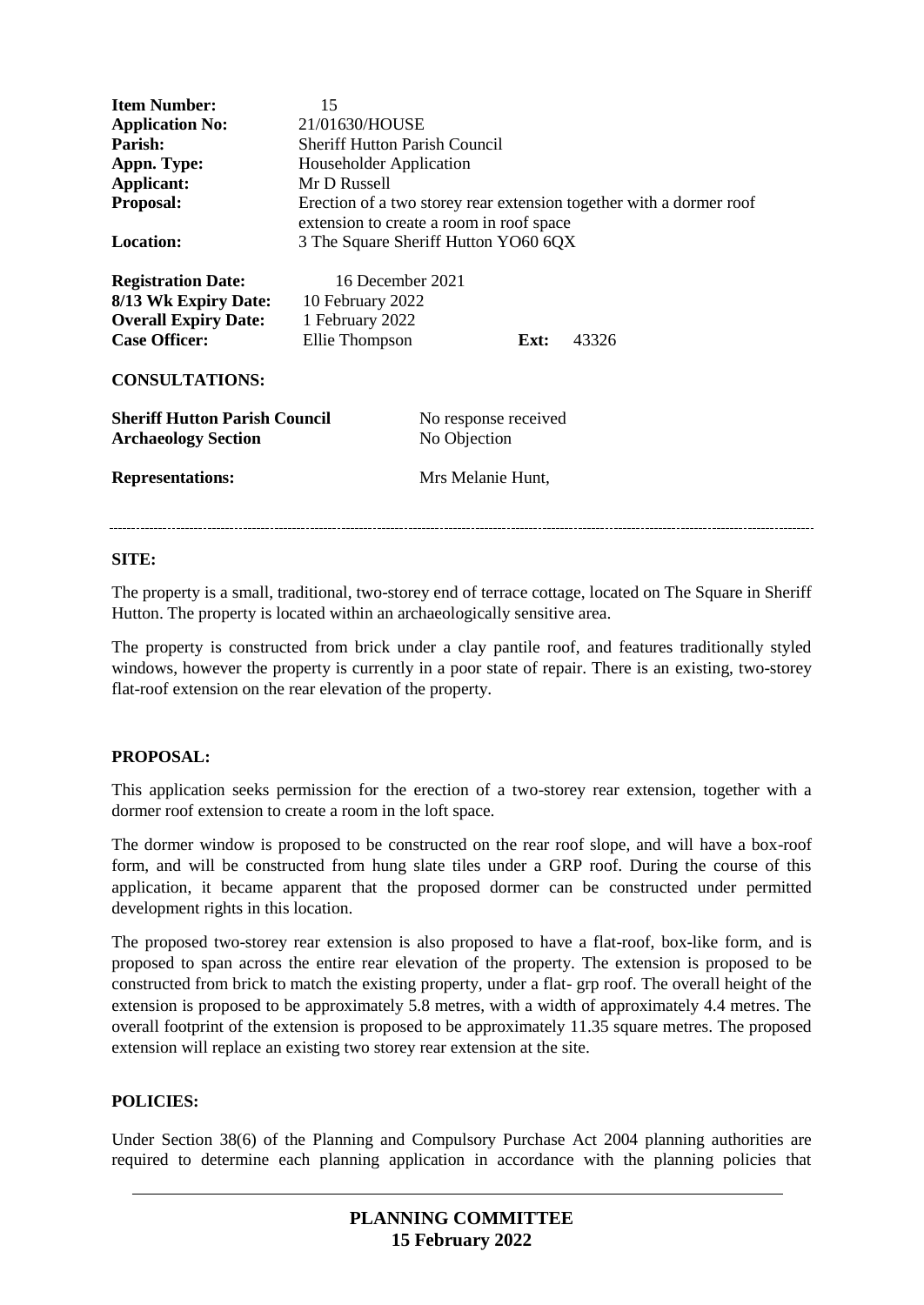comprise the Development Plan unless material considerations indicate otherwise. The relevant Development Plan policies for the determination of this application are:

# **The Ryedale Plan - Local Plan Strategy (2013)**

Local Plan Strategy - Policy SP16 Design

Local Plan Strategy - Policy SP20 Generic Development Management Issues

#### **Material Considerations**

National Planning Policy Framework

National Planning Practice Guidance

#### **REPRESENTATIONS:**

A brief summary of the position of statutory and non-statutory consultees is included on the front sheet of the report and issues raised are addressed in the relevant appraisal sections of the report. All consultation responses are available for Members to view in full on the public access webpage, and referred to in the report accordingly. The application has undergone three consultation processes; following the change in the description of development, and some further amendments to the fenestration detailing on the building.

One objection has been received to the proposed development, from the occupier of the neighbouring property to the north (2 Manchester House). They raised the following concerns:

- Overlooking & Loss of Privacy: from the proposed rear window in the northern elevation of the proposed dormer. There are no other third floor windows in this location.
- Would request that this window is obscure glazed.

Sheriff Hutton Parish Council was consulted on this application but did not respond to the consultation.

The NYCC Archaeologist has been consulted and has confirmed they have no objections to the proposed development.

#### **PLANNING HISTORY:**

There is no recent, relevant planning history for this application.

## **APPRAISAL:**

The main issues relating to the consideration of this application are:

- Design, character and form
- Impact on Neighbouring Amenity

### Design, character and form

The new two storey rear extension is proposed to have a flat-roof form. This form does not reflect the traditional local vernacular, and it is considered that the flat-roof form of the extension, together with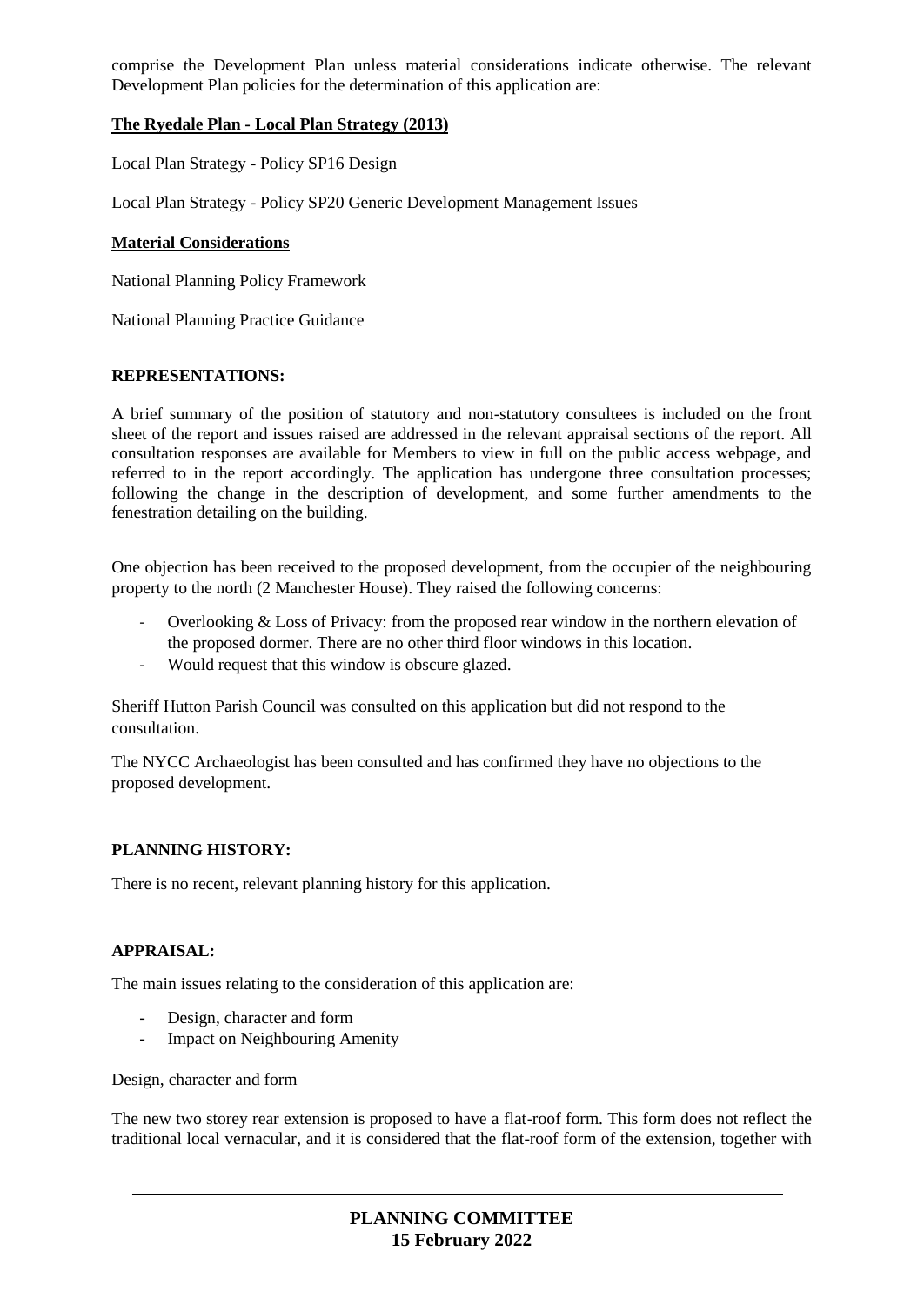the flat-roofed form of the dormer will result in a challenging design, with a somewhat awkward, stepped profile and bulky mass on this elevation of the property.

Notwithstanding this, it should be noted that the proposed rear extension is of the same form as the existing, two-storey extension to the rear of the property, which is in a poor state of repair. The proposed extension is only approximately 1.9 metres wider than the existing extension. It will be subservient to the host dwelling in terms of its size and constructed from traditional brick to match the host dwelling. Against this context, the proposed new extension would represent a visual improvement to the appearance of the current extension and the harm which arises as a result of its form is not significantly greater than the harm resulting from the current flat roofed form of the existing extension. It should be noted that no strong views of the rear of the property are achieved from public vantage points.

The proposed new dormer window is also of a flat-roof form, and it is proposed to be large in scale, reaching the overall ridge height of the host dwelling. On this basis it is considered it would have a dominant appearance, which does not integrate well with the existing or proposed two-storey rear extension. However as outlined above, this dormer window can be achieved under permitted development rights. Taking into account this fall-back position, this is a key material consideration in the determination of this application. Given that the dormer window is permitted development, it is development which is acceptable in design terms.

Whilst the resulting, cumulative appearance of the development results in some conflict with Policy SP16 (Design), limited public views of the site and the fall- back position are material considerations which are considered to outweigh the conflict with Policy SP16 in this case.

#### Impact on Neighbouring Amenity

The proposed rear two-storey extension is of the same height as the existing two-storey extension, and would extend no further out from the rear of the host dwelling. The extension is also proposed to feature only one window in its rear elevation, which is the same as the existing rear extension. On this basis, it is not considered that the proposed rear extension would result in a detrimental impact on neighbouring amenity (in terms of loss of light, loss of privacy or overbearing effects), over and above what is currently experienced at the site. However, the new extension will extend closer to the western boundary of the site, and it is considered that if a first floor window was ever installed in the western elevation of the extension, this would afford some views into the rear garden amenity space of the neighbouring property to the west. As such, a condition is recommended to remove permitted development rights for the installation of new first floor openings in this elevation.

It is considered that the proposed window within the rear (northern) elevation of the new dormer, would allow for some views into the rear outdoor amenity space of the neighbouring property to the north (2 Manchester House), which would not previously have been achieved from the site. As such, it is considered that the dormer would result in some loss of privacy. However, as outlined above, the dormer window can be achieved under permitted development rights, and as a result planning permission is not required to implement this part of the proposed scheme. As such, it would not be reasonable to implement any conditions on this part of the proposed development.

The application raises some conflict with Policy SP20 (Generic Development Management Issues), arising from overlooking and some loss of privacy from the proposed dormer window. However, in this instance, the fall-back position of what can be achieved under permitted development rights, is a key material consideration which outweighs this policy conflict.

#### Conclusion

Despite the overall resulting form of the proposed development, it is considered that the proposed development would represent some improvement to the property, and will allow it to become a renovated, modern family dwelling. There is some policy conflict with elements of Policies SP16 and